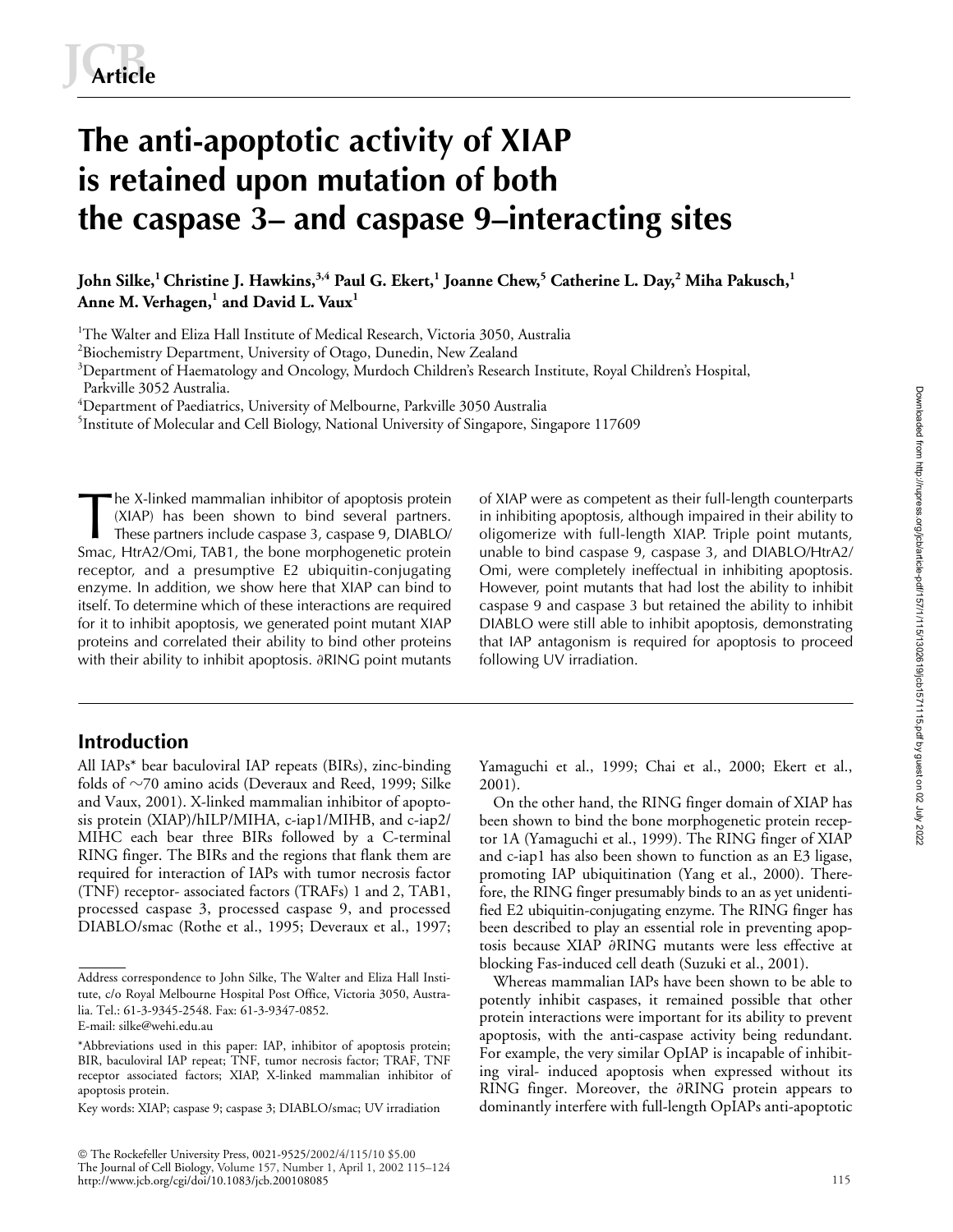function even though it contains the BIRs that might mediate caspase inhibition (Hozak et al., 2000). Other studies have linked XIAPs ability to inhibit cell death to jnk1 activation (Sanna et al., 1998).

Many previous studies using IAPs have used mutants that grossly disrupt structure of the BIR domains or the RING finger, or alternatively utilized domains to assess the functions of IAPs (Takahashi et al., 1998; Deveraux et al., 1999). Data obtained from mutants that interfere with gross structure have to be interpreted with care, and analyses with domains have obvious drawbacks. Apart from the fact that normally domains function within the whole protein and maybe regulated allosterically, it is difficult to compare results between domains because of varying expression levels. Also, domains cannot be assumed to fold correctly, and experiments with domains sometimes give counter-intuitive results. For example, the BIR3 RING domain of XIAP antagonises Fas-induced cell death, and when fused to GST the BIR3 RING domain binds the zymogen pro–caspase 9 rather than the active processed caspase 9 (Deveraux et al., 1999).

Although there is now a wealth of structural information on the BIR domains (Sun et al., 1999, 2000; Liu et al., 2000; Wu et al., 2000; Chai et al., 2001; Huang et al., 2001; Riedl et al., 2001), IAP point mutants have not been rigorously tested in their ability to inhibit apoptosis (Silke et al., 2001; Suzuki et al., 2001). Using structurally sound mutants, it is possible to test in a very precise manner whether the ability of XIAP to inhibit apoptosis resides in its ability to inhibit processed caspases or whether it also has another anti-apoptotic activity distinct from its ability to inhibit caspases.

Therefore, we constructed a panel of single point mutants of XIAP that no longer bind to caspase 3 or caspase 9 or DIABLO, but maintain the structural integrity of XIAP and its ability to oligomerize. To assess the importance of the RING finger we also expressed some of the key point mutants without the RING finger. The C-terminal end chosen for the  $\partial \text{RING}$  constructs gives rise to a correctly folded BIR3 domain (Sun et al., 2000); therefore, these particular deletion mutants should be correctly folded.

Using two different death stimuli, we show that XIAP's ability to inhibit cell death is unimpaired if either the caspase 3 or caspase 9 binding activity is lost. Simultaneous disruption of XIAP's ability to bind caspase 3 and caspase 9 and DI-ABLO completely abrogated its ability to inhibit apoptosis, therefore XIAP requires only these three activities to inhibit UV/etoposide-induced cell death. aRING mutants which were severely impaired in their ability to oligomerize with fulllength XIAP were as competent as full-length XIAP mutants in inhibiting cell death, indicating that neither the RING, nor oligomerization, are essential to XIAPs function. Interestingly, mutants that had lost the ability to inhibit caspase 9 and caspase 3 yet maintained their ability to bind DIABLO/smac were able to inhibit cell death. These results indicate that endogenous XIAP is sufficient to prevent apoptosis provided it is not antagonized by an IAP antagonist such as DIABLO/smac, revealing a requirement for IAP antagonism in this model death system.

## **Results**

In order to analyze the requirement for different protein interactions for XIAP to inhibit cell death, we generated a large number of single point mutants of XIAP. These point mutant proteins have been examined by nuclear magnetic resonance and do not affect the folding of the BIR domains (Sun et al., 1999, 2000), and therefore should leave the structure of the full length molecule intact (Fig. 1, top). As the point mutations were designed to disrupt particular interactions and were themselves based on domain analyses, they have rarely been tested against other partners but are assumed to specifically affect only the target partner (Fig. 1, top). Previously published in vitro data for binding and inhibition of most of the mutants used in this study are tabulated with details described in the figure legend.

## **XIAP interaction with processed caspase 3**

We and others have previously described analysis of single point mutations within the linker region between the BIR1 and BIR2 of XIAP including T143A, V146A, and D148A (Sun et al., 1999; Silke et al., 2001) (Fig. 1, top). Full-length XIAP bearing the D148A mutation to the linker N-terminal of BIR2 cannot bind processed caspase 3 in coimmunoprecipitation analysis in vivo and its ability to inhibit caspase 3 in vitro is reduced  $>$  500-fold (Silke et al., 2001).

Therefore, to confirm that all D148A mutants described here had lost the ability to inhibit caspase 3, we performed immunoprecipitation analysis with FLAG-tagged XIAP in 293T cells transfected with an autoactivating caspase 3-LacZ construct that is toxic to 293 cells. The autoactivating caspase 3 LacZ is a convenient approach to obtain active processed caspase 3, the partner of XIAP. All XIAPs used in this study that carried the D148A mutation accumulated less caspase 3 because of the poor survival of cells containing unbound and uninhibited caspase 3. All the other mutants without D148A were able to bind active caspase 3 and accumulated more active caspase 3. These observations are consistent with the idea that if active caspase 3 is not inhibited, small amounts are sufficient to kill the cell, leaving little time for processed caspase 3 to accumulate. Note the similar lack of processed caspase 3 in the cells transfected with TAB1.

Interestingly, although structural studies (Riedl et al., 2001) have shown that the processed N-terminus of the p10 subunit of caspase 3 can make contact with BIR2 the D214S mutation to this region did not affect the ability of caspase 3 to bind XIAP in cells.

## **XIAP interaction with processed caspase 9**

E314 and W310 are residues that contribute to the formation of a groove in the BIR3 of XIAP that is involved in binding to the N terminus of DIABLO and processed caspase 9, and neither E314S nor W310A mutants bind or inhibit processed caspase 9 in the context of the BIR3 alone (Fig. 1, top) (Sun et al., 2000). H343A mutants also do not inhibit caspase 9 in the context of the BIR3 but as H343 is not present in the groove, this residue must contact another important surface of active caspase 9, perhaps acting in a manner analogous to the D148 residue in caspase 3 inhibition. To determine whether E314S, W310A, or H343A affects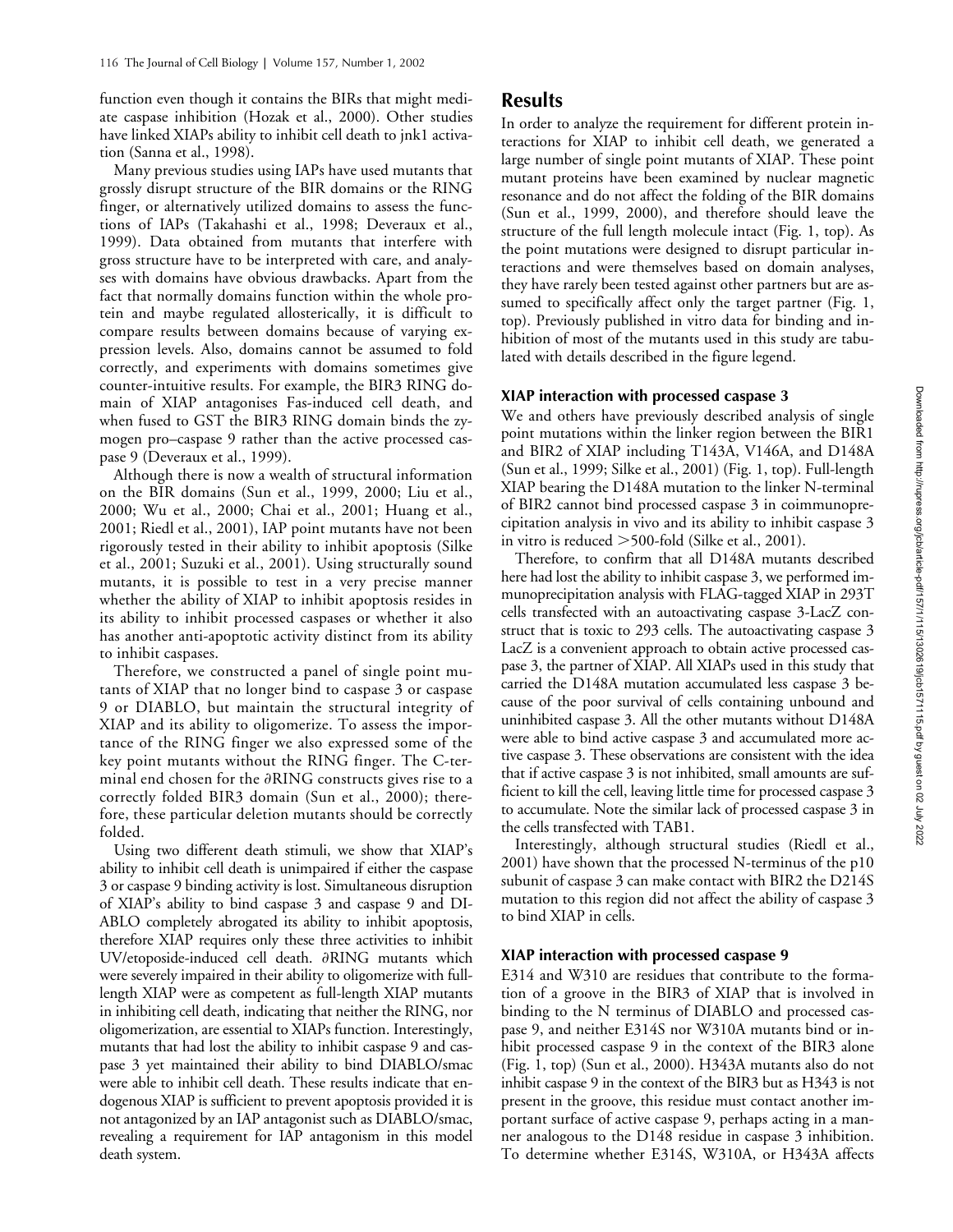the ability of full-length XIAP to inhibit caspase 9, we transiently transfected 293T cells with constructs expressing XIAP mutants together with full-length caspase 9. Ectopic expression of caspase 9 in 293T cells results in autoprocessing of caspase 9, presumably because the large over expression drives dimerization and activation, and lysates contain both unprocessed and processed caspase 9. This active caspase 9 is toxic to 293T cells in a similar manner to the autoactivating caspase 3.

After transfection, XIAP mutants were immunoprecipitated and the presence of coimmunoprecipitated caspase 9 was determined by Western blot analysis using anti–caspase 9 antibodies. As observed previously (Ekert et al., 2001), wild-type XIAP bound only to processed caspase 9, and,

consistent with the results observed for the BIR3 domain alone (Sun et al., 2000), the E314S or W310A single point mutants had greatly reduced ability to bind processed caspase 9 (Fig. 2). Whenever E314S, W310A, or H343A were combined with another mutant affecting either DIABLO binding or caspase 3 inhibition, there was a significant reduction in the amount of processed caspase 9 accumulating because of the inability of the mutant XIAPs to prevent caspase 9 induced toxicity which, as expected, requires caspase 3. Importantly, the mutant combinations that had unmutated W310, E314, or H343 were able to accumulate and bind processed caspase 9.

The analogous residue to G306S (G269S) has been described in the *Drosophila* DIAP1 to create a gain of function



Figure 1. The D148A mutation abolishes the ability of full length XIAP to interact with caspase 3 in cells. (top)  $++$ , Schematic of XIAP showing the location of key residues and their role in binding to partner proteins;  $+$ , Strong contribution of residue to binding;  $-$ , Weak contribution of residue to binding;  $-$ , No contribution; ?, No interaction in crystal structure. An empty space indicates that this residue is not presumed to interact but has never been tested. The roles of particular residues in binding have only been tested in the context of domains of XIAP, the importance of these residues in the context of the full-length molecule, with the exception of D148A has not been looked at previously. The mutants described in this paper have been tested in vitro and  $K<sub>i</sub>s$  and  $K<sub>i</sub>s$  have been established and the relevant data is tabulated below the schematic. Caspase 3 inhibition is  $K_i$  data for mutant in the context of full-length XIAP (Silke et al., 2001), caspase 9 inhibition is IC50 data for mutant in the context of the BIR3 (Sun et al., 2000), DIABLO is  $K_D$  data for a peptide of the NH<sub>2</sub>-terminal of DIABLO binding to mutant in the context of the BIR3 domain of XIAP (Liu et al., 2000). (bottom) 293T cells were transiently transfected with plasmids expressing FLAG XIAP, FLAG XIAP mutants, or FLAG TAB1 and caspase 3 LacZ. Cell lysates were immunoprecipitated with anti-FLAG beads, separated on SDS/PAGE gels, transferred to PVDF membranes, and immunoblotted with anti–caspase 3 and anti-FLAG.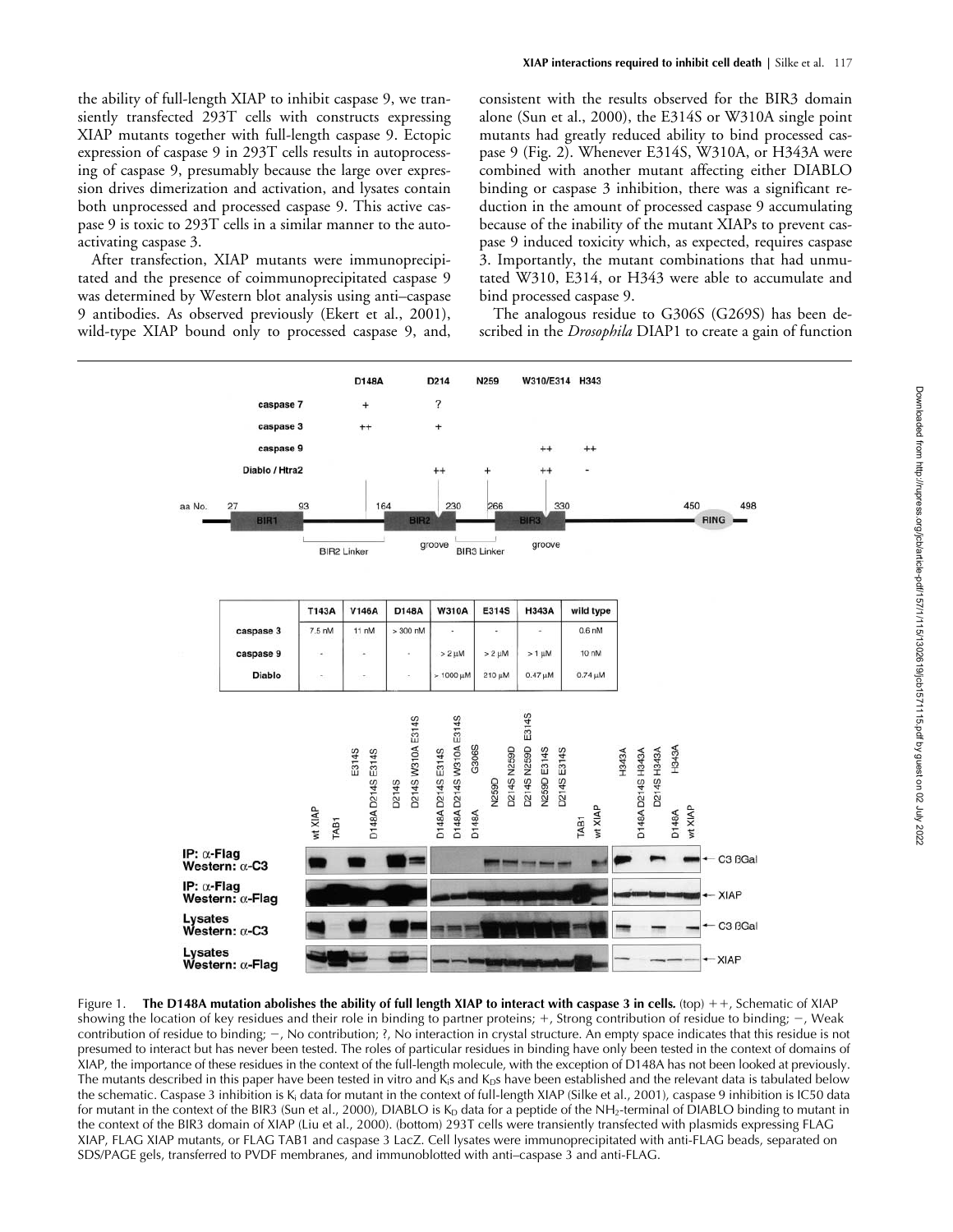

Figure 2. **The E314S, W310A, and G306S mutations significantly impair the ability of full length XIAP to interact with and inhibit processed caspase 9***.* 293T cells were transiently transfected with plasmids expressing FLAG-tagged XIAP, FLAG XIAP mutants, or FLAG TAB1 and caspase 9. Cell lysates were immunoprecipitated with anti-FLAG beads, separated on SDS/PAGE gels, transferred to PVDF membranes, and immunoblotted with anti–caspase 9 and anti-FLAG.

mutant (Goyal et al., 2000) that is a strong suppressor of Grim and Reaper–induced cell death. Mammalian XIAP D148A G306S binds processed caspase 9 as weakly as an E314S mutant does in this immunoprecipitation assay. A BIR3 domain containing an H343A mutation in the context of the BIR3 alone fails to inhibit caspase 9, with an IC50 of  $>1 \mu M$  (Fig. 1, top) (Sun et al., 2000). In the context of the full-length protein, H343A XIAP still appears to be able to bind caspase 9, if due account is taken for the levels of XIAP protein in the immunoprecipitation (Fig. 2). However, on three independent occasions we have observed that none of the H343A mutants accumulate to the same levels as wild-type XIAP when coexpressed with caspase 9. Coex-

pression of caspase 3 or DIABLO does not affect levels of H343A mutants, indicating that the reduced levels are most likely due to the inability of these XIAP mutants to inhibit caspase 9 (Figs. 1 B and 3).

## **XIAP interaction with DIABLO/smac**

Three regions of DIABLO have been implicated in interactions with XIAP. DIABLO has been shown to bind XIAP with a preference for the BIR3 (Chai et al., 2000; Srinivasula et al., 2000). The processed N-terminal finger of DIABLO contacts the same residues of the BIR3 that the processed end of the p10 of caspase 9 does, namely E314 and W310 (Liu et al., 2000; Wu et al., 2000). The middle portion of



Figure 3. **The E314S, W310A mutations impair, and the D214S E314S combination abolishes the ability of full-length XIAP to interact with processed DIABLO***.* 293T cells were transiently transfected with plasmids expressing FLAG XIAP, FLAG XIAP mutants, FLAG TAB1, or FLAG CrmA and HA-tagged DIABLO. Cell lysates were immunoprecipitated with anti-FLAG beads, separated on SDS/PAGE gels, transferred to PVDF membranes, and then immunoblotted with anti-HA and anti-FLAG.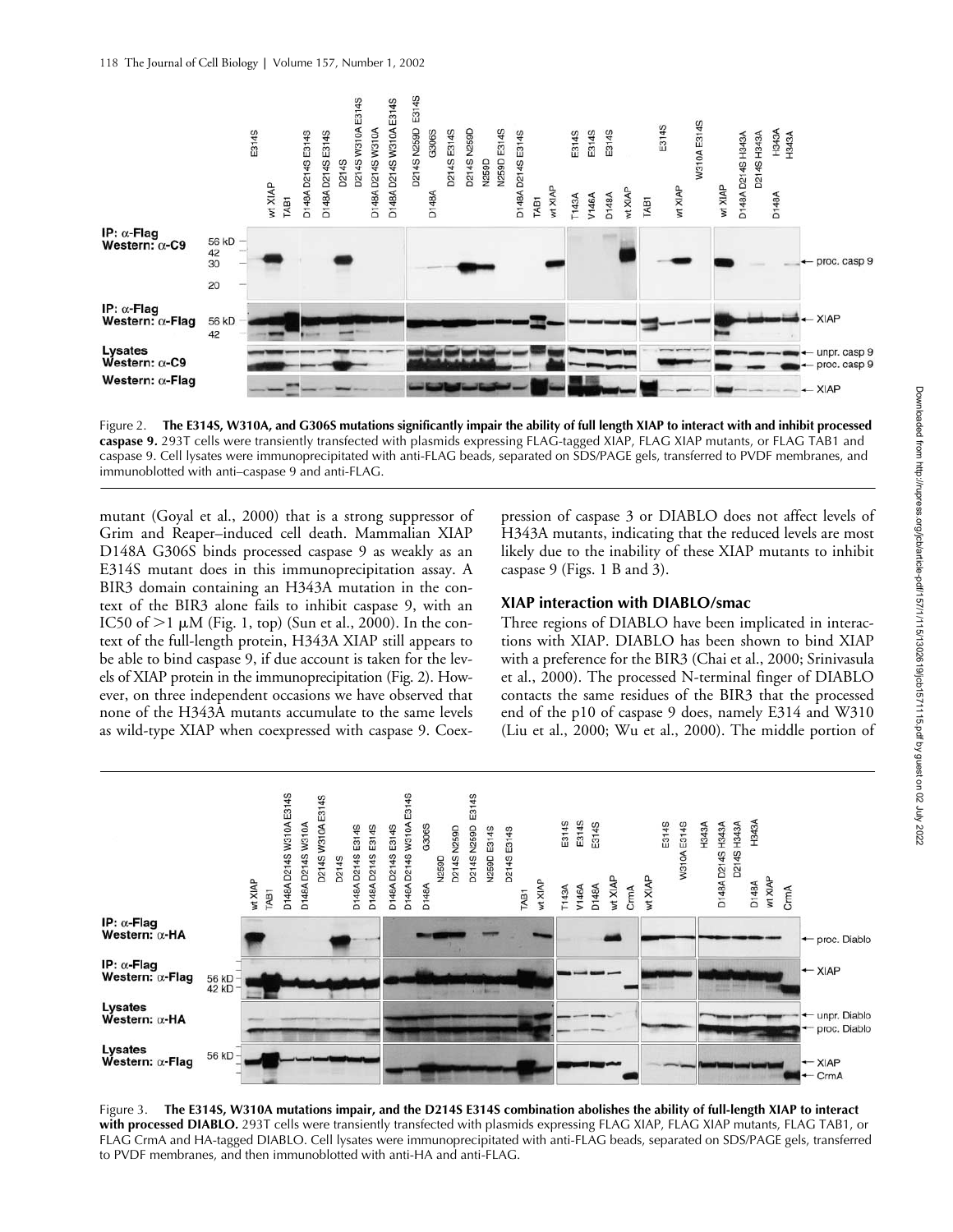

Figure 4. **XIAP is able to oligomerize in cells, and neither a D148A, D214S, N259D, W310, E314S, or H343A mutation, nor any combination thereof affects the ability of full-length XIAP to interact with itself***.* 293T cells were transiently transfected with plasmids expressing FLAG XIAP, FLAG XIAP mutants, FLAG c-iap1 ∂RING, or FLAG CrmA, and HA-tagged XIAP wild-type. Cell lysates were immunoprecipitated with anti-FLAG beads, separated on SDS/PAGE gels, transferred to PVDF membranes, and immunoblotted with anti-HA and anti-FLAG.

helices H2 and H3 in DIABLO also make contact with residues N259, S261, and R258 in the linker region immediately N-terminal to the BIR3 of XIAP (Wu et al., 2000). Finally, it has been proposed that the finger of DIABLO may also contact D214 in the groove of BIR2, in an analogous fashion to its interactions with E314 in the groove of BIR3. To determine the importance of each of these contact points in full-length XIAP we performed cotransfection analysis with the XIAP mutants and DIABLO followed by coimmunoprecipitation and Western blotting (Fig. 3). Mutation of either N259 or D214 alone did not significantly impair the ability of XIAP to bind processed DIABLO, confirming that the groove on BIR3 is the most important site. The N259D E314S double mutant was impaired in its interaction with DIABLO, but this would appear to be attributable to the presence of the E314S mutation as similar impairment was observed for the E314S, W310A E314S mutants and for BIR2 linker E314S double mutants, V146A E314S and D148A E314S (Fig. 3). Mutation of the BIR2 linker region alone has been previously shown to have no effect on DI-ABLO interaction (Silke et al., 2001). Although mutation of E314 in XIAP significantly impairs interaction with DI-ABLO, it does not eliminate interaction, and the amount of DIABLO immunoprecipitated by the E314S mutant varied between 5–50% depending upon the amount of processed DIABLO in the lysate. The residual interaction is presumably because DIABLO is also able to interact with the BIR2 domain. Simultaneous mutation of the predicted BIR2 binding site (D214S) and BIR3 binding site, E314S, completely eliminates XIAP interaction with DIABLO (Fig. 3). These results indicate that the most important interaction of DIABLO with XIAP is via the groove in BIR3, but there is also a significant interaction with the analogous groove of BIR2 and that the combination of D214S E314S eliminates interaction of XIAP with DIABLO. Similar data have been obtained for HtrA2/Omi (Verhagen et al., 2001).

#### **XIAP oligomerization**

As OpIAP has been described to form oligomers (Hozak et al., 2000) we wanted to determine whether XIAP exists as dimers or higher order oligomers within cells. In a transient transfection and immunoprecipitation analysis, wild-type XIAP is able to bind to itself (Fig. 4). We also determined whether any of the mutations affected the ability of the mutant XIAPs to bind to wild-type XIAP. Consistent with the fact that none of the point mutations should affect the structure of XIAP, all of the mutants tested behaved indistinguishably from wild-type XIAP in their ability to bind wildtype XIAP (Fig. 4). This interaction is likely to be specific and not an overexpression artifact, as  $\partial{\rm RING}$  c-iap1  ${\rm did}$  not interact with XIAP even though expressed to higher levels than the full-length XIAP. Although it is possible that the observed XIAP self-interaction is an indirect result of aggregation in the apoptosome, the inability of the mutant D148A D214S W310A E314S to bind caspase 3 (Fig. 1 B) and caspase 9 (Fig. 2) suggests that the interaction between different XIAP molecules is direct.

#### **Ability of XIAP mutants to prevent apoptosis**

The purpose of testing mutants in immunoprecipitation analyses was to confirm within mammalian cells that the constructs performed consistently. Nearly all of the mutations have been described and rigorously tested in vitro (Fig. 1 A), and thus in most cases the assays were not designed to test interaction but control that the construct had the mutation in question. This was also the purpose behind including several mutants that should behave analogously, thus the triple mutant D148A D214S E314S should perform the same as either D148A D214S W310A or D148A D214S W310A E314S as all target exactly the same interactions. Therefore, the three mutants can be considered to belong to a single class, and in Table I the mutants are grouped into classes so that easy comparison of the results from the mutants is pos-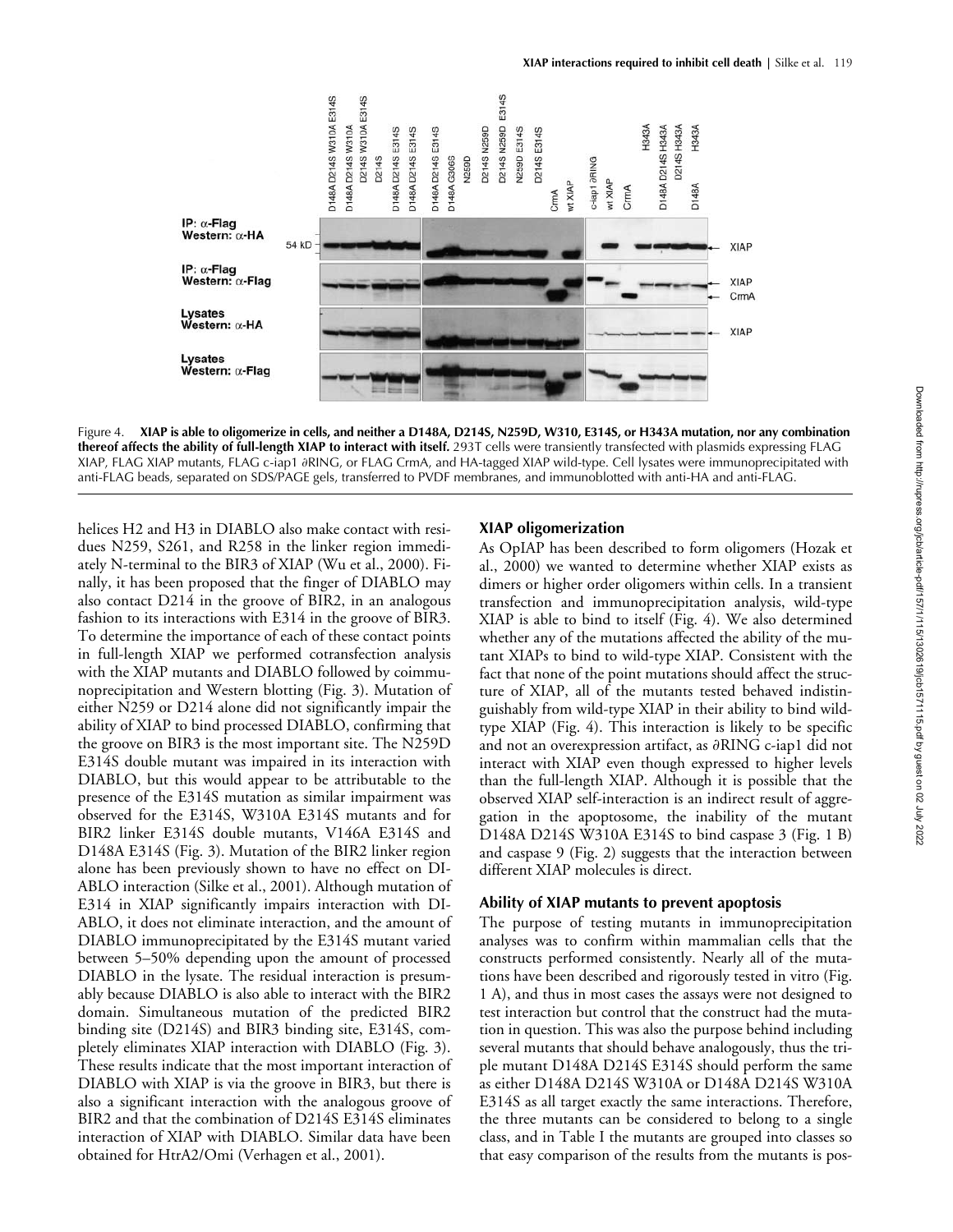|  |  |  | Table I. Summary of the properties of XIAP mutants |  |  |
|--|--|--|----------------------------------------------------|--|--|
|--|--|--|----------------------------------------------------|--|--|

| binding<br><b>Inhibition</b><br>Inhibition<br>$\%$<br>$\frac{0}{0}$<br>50<br>79<br>Vector<br>NT <sub>2</sub> cells<br>69<br>52<br>Wild-type<br><b>XIAP</b><br>5<br>10<br>10<br>11<br>10<br>3<br>10<br>XIAP N259D<br>10<br>10<br>10<br>Caspase 9 only<br>XIAP H343A<br>11<br>10<br>10<br>$\theta$<br>Part DIABLO | <b>XIAP</b><br>binding |
|-----------------------------------------------------------------------------------------------------------------------------------------------------------------------------------------------------------------------------------------------------------------------------------------------------------------|------------------------|
|                                                                                                                                                                                                                                                                                                                 |                        |
|                                                                                                                                                                                                                                                                                                                 |                        |
|                                                                                                                                                                                                                                                                                                                 |                        |
|                                                                                                                                                                                                                                                                                                                 |                        |
|                                                                                                                                                                                                                                                                                                                 | 10                     |
|                                                                                                                                                                                                                                                                                                                 | 10                     |
|                                                                                                                                                                                                                                                                                                                 |                        |
|                                                                                                                                                                                                                                                                                                                 | 10                     |
|                                                                                                                                                                                                                                                                                                                 |                        |
| XIAP D214S<br>9<br>3<br>9<br>10<br>10                                                                                                                                                                                                                                                                           | 10                     |
| 3<br>10<br>XIAP D214S N259D<br>11<br>9<br>10                                                                                                                                                                                                                                                                    | 10                     |
| Caspase 9 and part DIABLO                                                                                                                                                                                                                                                                                       |                        |
| XIAP E314S<br>13<br>5<br>10<br>6<br>$\mathbf{0}$                                                                                                                                                                                                                                                                | 10                     |
| 5<br>5<br>XIAP N259D E314S<br>10<br>14<br>$\theta$                                                                                                                                                                                                                                                              | 10                     |
| 10<br>XIAP W310A E314S<br>16<br>6<br>$\overline{4}$<br>$\theta$                                                                                                                                                                                                                                                 |                        |
| 8<br>10<br>XIAP D214S H343A<br>11<br>$\Omega$                                                                                                                                                                                                                                                                   | 10                     |
| Caspase 9 and DIABLO                                                                                                                                                                                                                                                                                            |                        |
| XIAP D214S E314S<br>23<br>10<br>10<br>$\mathbf{0}$<br>$\theta$                                                                                                                                                                                                                                                  | 10                     |
| XIAP D214S N259D E314S<br>24<br>9<br>10<br>$\overline{0}$<br>$\overline{0}$                                                                                                                                                                                                                                     | 10                     |
| XIAP D214S W310A E314S<br>33<br>18<br>10<br>$\overline{0}$<br>$\theta$                                                                                                                                                                                                                                          | 10                     |
| Caspase 3, caspase 9, and part DIABLO                                                                                                                                                                                                                                                                           |                        |
| XIAP T143A E314S<br>24<br>5<br>5<br>29<br>$\theta$                                                                                                                                                                                                                                                              |                        |
| $\overline{2}$<br>32<br>26<br>5<br>XIAP V146A E314S<br>$\theta$                                                                                                                                                                                                                                                 |                        |
| 5<br>XIAP D148A E314S<br>50<br>46<br>$\mathbf{0}$<br>$\theta$                                                                                                                                                                                                                                                   |                        |
| XIAP D148A W310A E314S<br>56<br>$\Omega$<br>49<br>4<br>$\Omega$                                                                                                                                                                                                                                                 |                        |
| XIAP D148A D214S H343A<br>15<br>9<br>$\mathbf{0}$<br>$\theta$<br>—                                                                                                                                                                                                                                              | 10                     |
| XIAP D148A G306S<br>13<br>5<br>8<br>$\mathbf{0}$<br>0                                                                                                                                                                                                                                                           | 10                     |
| Caspase 3, caspase 9, and DIABLO                                                                                                                                                                                                                                                                                |                        |
| XIAP D148A D214S E314S<br>52<br>$\boldsymbol{0}$<br>$\mathbf{0}$<br>67<br>$\mathbf{0}$                                                                                                                                                                                                                          | 10                     |
| XIAP D148A D214S W310A<br>65<br>50<br>$\mathbf{0}$<br>$\theta$<br>$\theta$                                                                                                                                                                                                                                      | 10                     |
| XIAP D148A D214S W310A E314S<br>70<br>49<br>$\overline{0}$<br>$\theta$<br>$\theta$                                                                                                                                                                                                                              | 10                     |
| Caspase 3 and caspase 9                                                                                                                                                                                                                                                                                         |                        |
| <b>XIAP</b><br>9<br>10<br>$\mathbf{0}$<br>$\theta$                                                                                                                                                                                                                                                              | 10                     |

Mutants are grouped into classes to allow easy comparison of data between particular sets of mutants. N259D has been allocated as wild-type because it had no apparent effect on DIABLO binding. Arbitrary values for XIAP binding or inhibition have been allocated based on consideration of previously unpublished in vitro inhibition data and binding data presented in this paper, with 10 representing 100%, and 0 representing 0%, relative to wild-type XIAP. The mean apoptosis is the data presented in bar graph format in Fig. 5, A and B.

sible. In all cases, the mutants performed consistently and we were thus in a position to assay these mutants in a physiological apoptosis setting.

To test whether loss of caspase 3, caspase 9, or DIABLO binding affected the ability of XIAP to inhibit apoptosis in mammalian cells, we expressed the mutants in NT2 teratocarcinoma cells and exposed them to UV radiation or etoposide (Fig. 5). After 8 or 24 h (in the case of etoposide), all cells were collected and stained with Annexin V and analysed by flow cytometry, with transfected (GFP positive) cells classed as apoptotic or viable based on their annexin binding. A representative sample of the data obtained is shown in Fig. 5 A. These experiments were repeated on three independent occasions and the mean and standard deviation calculated for each mutant (Fig. 5, B and C).

We have previously shown that loss of caspase 3 inhibition does not affect XIAPs ability to prevent UV-induced cell death (Silke et al., 2001) and in this study the double mutant D148A D214S is also unimpaired. Likewise, loss of the ability to inhibit caspase 9 alone did not affect the ability of

the mutants to inhibit apoptosis, because neither E314S XIAP, H343A XIAP, nor the W310A E314S double mutant were impaired in their ability to protect the cells. Loss of ability to bind DIABLO/caspase 9 did affect XIAP function in inhibiting cell death because the D214S E314S double and the D214S W310A E314S, D214S N259D E314S triple mutants while still able to inhibit cell death, were not as competent as the wild-type protein.

Any XIAP mutant that contained the combination of the D148A and E314S (or W310A) mutations, and therefore had lost the ability to inhibit both caspase 3 and caspase 9, was impaired in its ability to inhibit cell death. Mutations within the BIR2 linker region that are not as compromised in their ability to inhibit caspase 3 as D148A, i.e., V146A and T143A (Silke et al., 2001), when combined with E314S, also reduced the ability of XIAP to inhibit cell death (Fig. 5, A and B). These double mutants provide a type of dose-response and confirm in an independent fashion that simultaneous loss of the ability to inhibit caspase 3 and caspase 9 markedly reduces the potential of XIAP to inhibit cell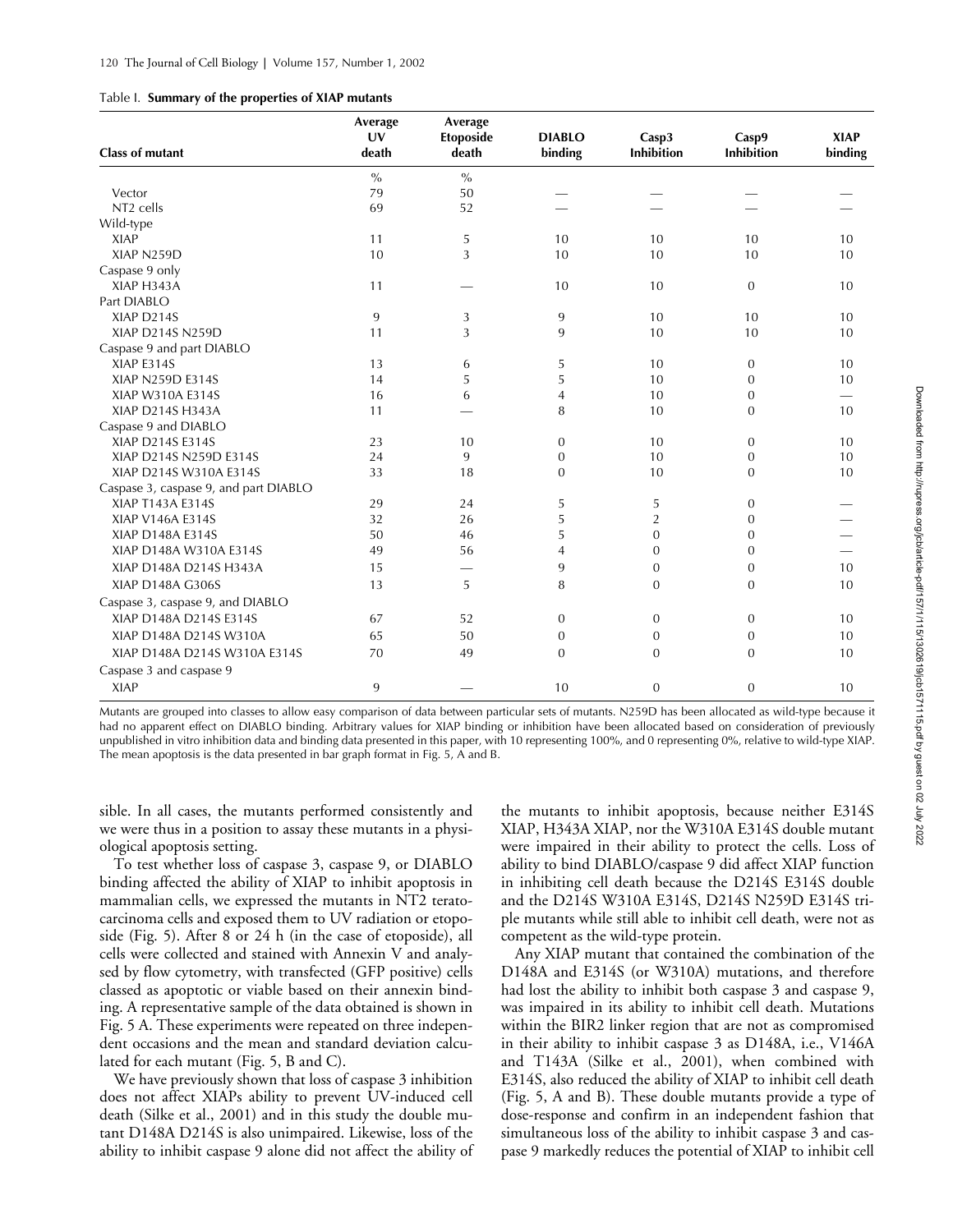

Figure 5. **XIAP that is competent to bind DIABLO is able to inhibit cell death***.* (A) FACS analysis of transiently transfected NT2 cells stained with Annexin V 8 h after UV irradiation. (B) The ability of XIAP mutants to protect against UV induced death. NT2 cells were transiently transfected with FLAG XIAP (wt XIAP), FLAG XIAP mutants, empty vector (vector), DIABLO/smac (DIABLO), or were untransfected (cells). Cells were subsequently irradiated with UV, and stained with Annexin V 7–8 h later. The fraction of cells that were positive for GFP and Annexin V over total number of GFP positive cells were expressed as the percent of Annexin V positive cells, except in the case of untransfected cells where the percent of Annexin V positive cells over the total number of cells were expressed as the percent of Annexin V positive cells. Error bars are standard deviation for three independent experiments. Different classes of mutants are indicated by different shading to enable easy comparison. (unfilled bars) Mutants that do not inhibit caspase 3, caspase 9 or DIABLO. (dark shaded bars) Mutants that affect caspase 3, caspase 9, and also affect DIABLO binding. (hatched bars) Mutants that affect caspase 3 and caspase 9 only. (C) The ability of XIAP mutants to protect against etoposide induced death. As above for UV-induced death except NT2 cells were rather incubated with etoposide for 20–24 h and then stained with Annexin V.

death. However, it is significant that the E314S/W310A mutant also interferes with XIAPs ability to bind DIABLO/ smac, although it does not abrogate it entirely. Therefore, these mutants are grouped in the loss of caspase 3, caspase 9 and part loss of DIABLO binding class in Table I.

Triple mutants that had completely lost their ability to bind not only caspase 3 and caspase 9 but also DIABLO/ smac were completely ineffective in blocking either UV or etoposide induced apoptosis, confirming that the essential points of XIAP inhibition of cell death are controlled through these three interactions.

Two types of mutants that have lost the ability to inhibit caspase 9 but retain the ability to bind DIABLO (the D148 G306S double mutant and the H343A double and triple mutants) were notable because they were still able to inhibit apoptosis as effectively as wild type XIAP.

### **RING finger function**

To assess the function of the RING finger in XIAPs ability to inhibit UV-induced apoptosis we created XIAP point mutants without the RING finger. The  $\partial \text{RING}$  point mutants were assayed at the same time as the full-length XIAP mutants, and comparison of Figs. 5 B and 6 A shows that the full-length mutants gave the same levels of protection as before. Altogether, the  $\partial{\rm RING}$  mutants performed similarly to the full-length protein with single mutants protecting as well as wild-type XIAP, and the triple D148A D214S E314S mutant having lost the ability to inhibit UV-induced apoptosis (Fig. 6 A). Interestingly, the D148A E314S ∂RING protected better than the fulllength protein. This was most likely due to the increased stability/expression of the  $\partial{\rm RING}$  mutants in NT2 cells (Fig. 6 B).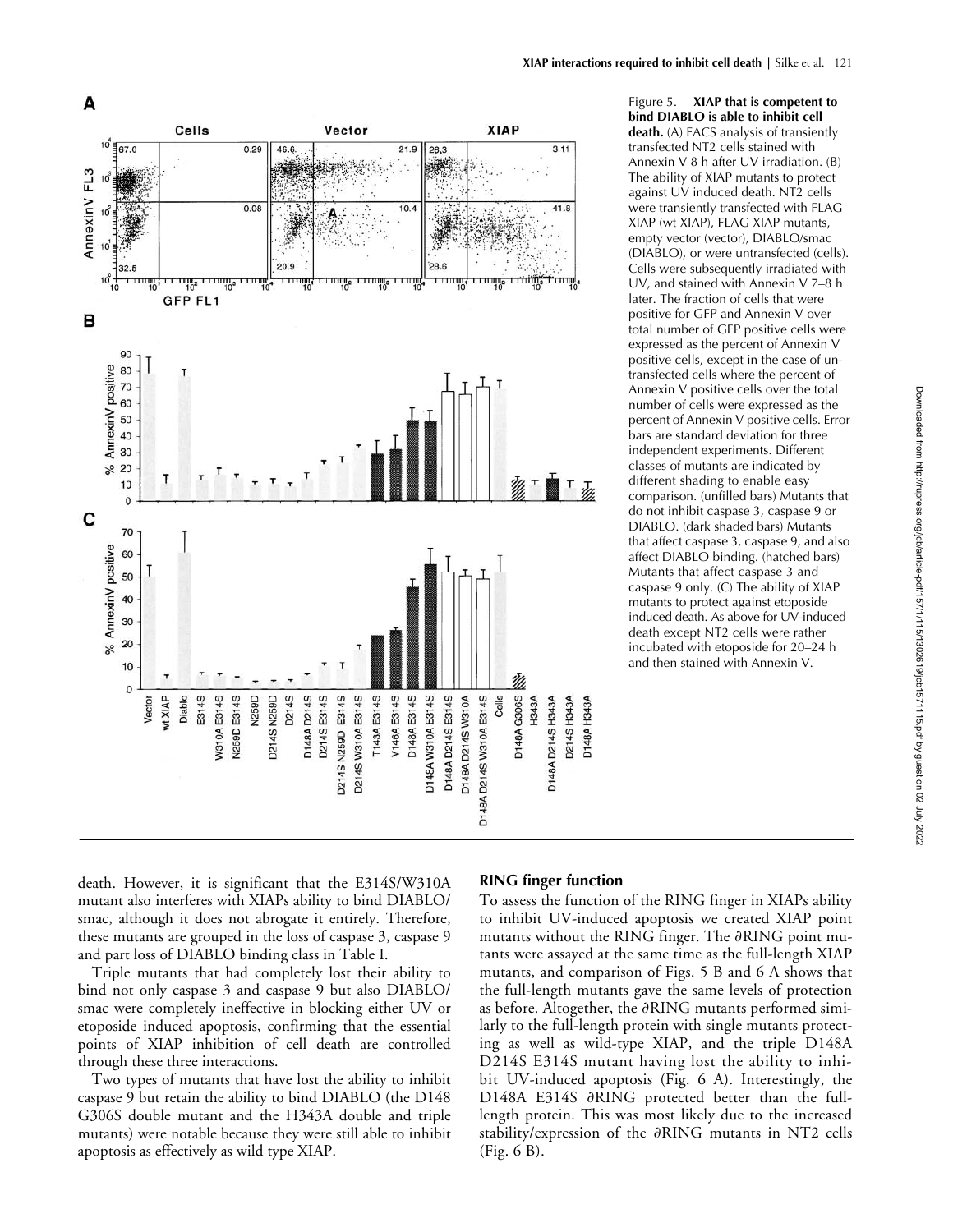

Figure 6. **RING XIAP is as competent as full-length XIAP to inhibit cell death, but is impaired in its ability to oligomerize***.* (A) FACS analysis of transiently transfected NT2 cells stained with Annexin V 8 h after UV irradiation. The full-length protein is indicated with unfilled bars and the  $\partial$ RING mutants with gray bars. (B) Western blot of transiently transfected NT2 cell extracts separated on SDS/PAGE gels and probed with anti-FLAG, samples are loaded as in the UV assay above, the lower molecular weight band detected by the flag antibody is present in both full-length XIAP and -RING mutants and might represent a cleavage product of XIAP although the cells were not treated with any apoptotic stimulus. (C) 293T cells were transiently transfected with plasmids expressing FLAG XIAP ∂RING, FLAG XIAP ∂RING mutants, FLAG c-iap1 -RING, or FLAG CrmA and HA-tagged XIAP wild-type. Cell lysates were immunoprecipitated with anti-FLAG beads, separated on SDS/PAGE gels, transferred to PVDF membranes, and immunoblotted with anti-HA.

To study oligomerization with wild-type XIAP we performed coimmunoprecipitation analyses as before. Significantly, the  $\partial$ RING mutants were impaired in their ability to dimerize, even though their expression levels were if anything slightly above those of the full-length protein. Thus, it appears that the RING finger promotes XIAP oligomerization but is not required for XIAP to inhibit cell death.

## **Discussion**

An array of single point mutations that should not affect the structure of XIAP (Sun et al., 1999, 2000) and do not affect its ability to oligomerize (Fig. 4), were used to analyze many of the distinct functions of XIAP in isolation. These results show that an XIAP mutant that cannot inhibit caspase 3, caspase 9, and DIABLO is no longer able to inhibit UV or etoposide induced cell death.

Mutation of D148 in the N-terminal flank of BIR2 prevents XIAP interacting with processed caspase 3 (Sun et al., 1999), but leaves intact binding to processed caspase 9, DI-ABLO, (Silke et al., 2001), XIAP (Fig. 4), and TAB1 (unpublished data). The structure of the BIR2 of XIAP bound to caspase 3 (Riedl et al., 2001) indicates that, aside from D148, residues in the D214 groove in the core of BIR2 make contact with the processed N-terminus of the p10 of caspase 3. However, in this case the processed p10 of caspase 3 would contact a BIR2 in a different XIAP molecule to the BIR2 that binds via its N-terminal flank to the active site of caspase 3. In other words, the structure implies that XIAP exists as a multimer when it is bound to processed caspase 3. At least in the context of the full-length molecule, mutation of D214 does not drastically affect the ability of XIAP to inhibit caspase 3 because a D214S E314S XIAP double point mutant (in which the grooves in both BIR2 and BIR3 are mutated) is able to inhibit cell death much better than a D148A E314S double mutant (Fig. 6, A and B). This result is in accord with an analysis of the BIR2 alone, in which mutation of D214 did not affect the ability of the BIR2 to inhibit caspase 3 (Sun et al., 1999).

The crystal structure of DIABLO bound to the BIR3 of XIAP has been solved and shows that in addition to E314 and W310 other residues also make contact with DIABLO (Wu et al., 2000; Srinivasula et al., 2001). In particular, the middle portion of helices H2 and H3 in DIABLO makes contacts via amino acids in its helix domain to residues N259, S261, and R258 of the BIR3 of XIAP. Although this interface consists of seven hydrogen bonds and two patches of van der Waals interactions, with  $>$  2,000 A<sup>2</sup> of buried surface area, mutation of N259 alone makes little difference to the ability of XIAP to bind DIABLO. Furthermore, the N259D D214S and N259D E314S double mutants still bind DIABLO, indicating that the contribution of N259 in the full-length molecule is not as significant as either D214 or E314. In contrast, the D214S E314S double mutant has completely lost the ability to bind DIABLO, indicating that the grooves in BIR2 and BIR3 make the most critical contacts to DIABLO. We have also recently shown that the D214S E314S double mutant is incapable of binding another IAP antagonist HtrA2/Omi (Verhagen et al., 2001). Although simultaneous mutation of D214 and E314 abolishes DIABLO, HtrA2/Omi binding (Verhagen et al., 2001) and simultaneously caspase 9 binding, it nevertheless only slightly affects the ability of the overexpressed XIAP to inhibit cell death (Fig. 5, B and C). Thus, overexpressed XIAP can partially inhibit cell death by blocking caspase 3 alone, which is consistent with the idea that there is a feedback loop where caspase 3 can process caspase 9.

Both DIABLO and caspase 9 contact E314 in the groove of BIR3 (Wu et al., 2000). However, E314 is clearly more criti-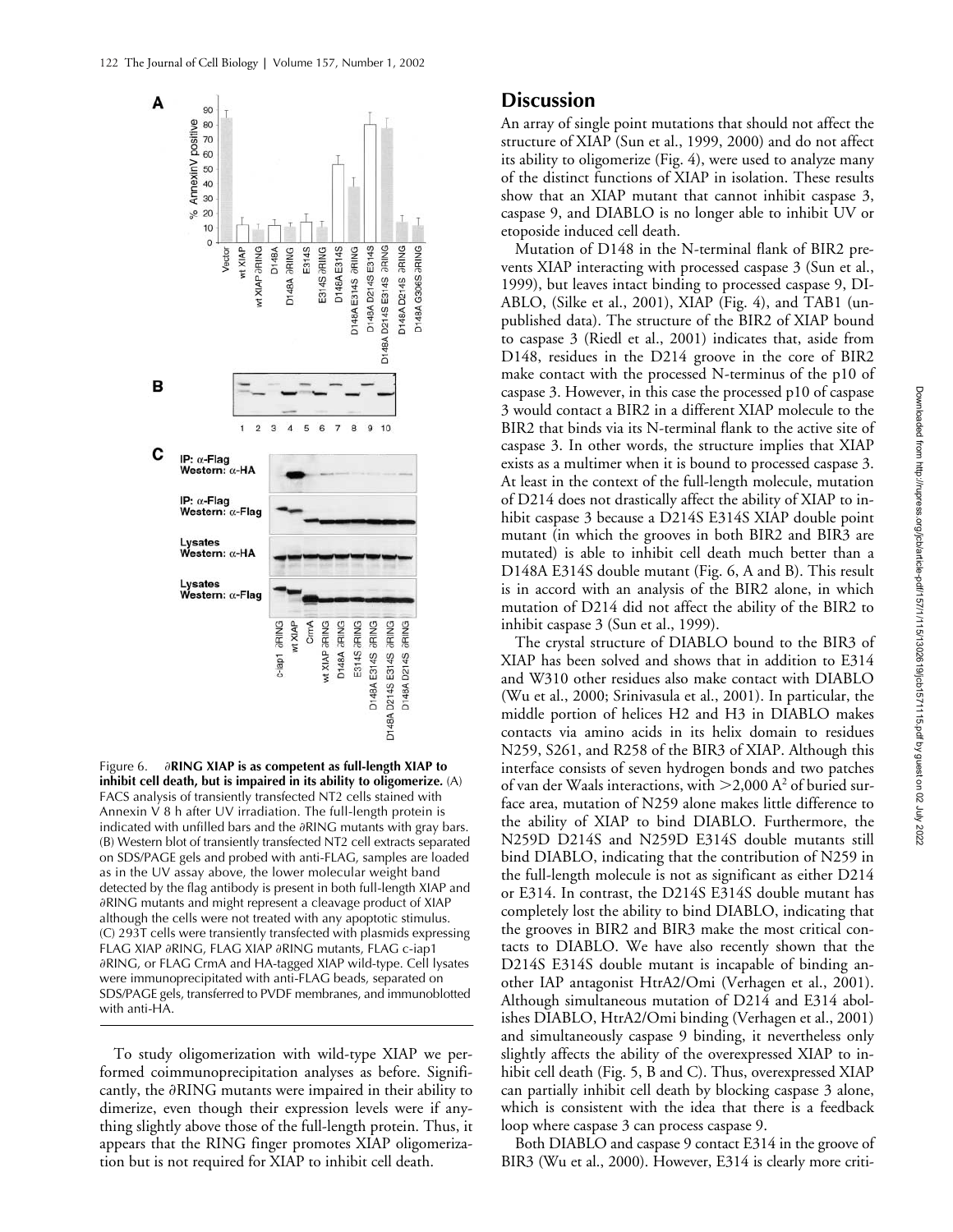cal for caspase 9 binding because the E314S mutation alone completely abolishes the ability of XIAP to immunoprecipitate processed caspase 9, whereas it leaves some DIABLO binding intact (compare Figs. 2 and 3). G306 is also present in the BIR3 groove and makes contacts to the fourth residue (Ile57) of the processed N-terminal of DIABLO (Liu et al., 2000; Wu et al., 2000). Mutation of Ile57 impairs DIABLO N-terminal peptide binding to the BIR3 of XIAP, but is 100-fold less disruptive than mutation of the first residue of processed DIABLO (Ala54). E314 and W310 of XIAP contact Ala54 of DIABLO, whereas G306 contacts Ile57, thus it is likely that the G306S XIAP binds DIABLO better than the E314S or W310A mutants (Liu et al., 2000). Furthermore, the G306S is likely to be more disruptive of the bulky Phe in the fourth position of processed caspase 9 (Srinivasula et al., 2001) than the Ile of DIABLO or the Ala of HtrA2. H343A does not affect binding of the N-terminal peptide of DI-ABLO to the BIR3 of XIAP (Liu et al., 2000).

E314S and W310A mutations both simultaneously interfere with DIABLO and caspase 9 binding. In the UV death assay, both the D148A E314S and D148A W310A E314S mutants still protect partially even though they have lost caspase 3 and caspase 9 binding and have reduced DIABLO binding. The protection the D148A E314S mutant affords can be further increased by deleting the RING finger of XIAP (Fig. 6 A) which increases the levels of XIAP in NT2 cells (Fig. 6 B). This indicates that even residual DIABLO binding is sufficient to partially block apoptosis. The mutants G306S and H343A further confirm that DIABLO binding is sufficient for exogenous XIAP to block cell death. In these cases, either the double mutants D148A G306S, D148A H343A or the triple mutant D148A D214S H343A, which retain significant DIABLO binding, still protect NT2 cells as well as wild-type XIAP against UVinduced cell death.

Deletion of the RING finger has little effect on the ability to inhibit UV-induced cell death. As with fly DIAP1 (Hay et al., 1995), removal of the RING finger makes XIAP a marginally more potent inhibitor of cell death, presumably due to its increased abundance. Contrary to OpIAP (Hozak et al., 2000), we find that the RING finger makes a strong contribution to XIAPs ability to oligomerize and  $\partial RING$  c-iap1 does not interact at all. These results mean that oligomerization of the full-length protein is likely to be physiological, and at least in the context of this assay, that the ability to oligomerize is not required for XIAP to inhibit cell death.

Because an IAP that has lost the ability to bind caspase 3, caspase 9, DIABLO and HtrA2/Omi is ineffective at blocking UV cell death, all of XIAPs anti-apoptotic activity must reside in these functions. By selectively removing the ability to inhibit caspase 3 and caspase 9, we have created several XIAP mutants that can only bind IAP antagonists, and these mutants still inhibit cell death as well as wild-type XIAP. The most likely mechanism for this inhibition is that exogenous expression of these mutants is sufficient to bind IAP antagonists that are released after a death stimulus such as DIABLO/smac and HtrA2/Omi, thereby allowing endogenous IAPs to block caspases without being antagonized. As there are several other IAP antagonists in addition to DI-ABLO and HtrA2/Omi (unpublished data), it might be difficult to prove the requirement for IAP antagonism by knock-out strategies alone. Therefore, these results demonstrate a requirement for IAP antagonism in cell death and indicate that the XIAP mutants described here will be useful tools in other similar analyses.

# **Materials and methods**

#### **Transfections and constructs**

pEF expression constructs encoding C-terminal FLAG-tagged XIAP, N-terminally FLAG-tagged CrmA DQMD, caspase 3 LacZ, caspase 9, and pFLAG TAB1 have been previously described (Ekert et al., 1999; Verhagen et al., 2000; Silke et al., 2001). pEF TAB1 HA Tag was constructed by digesting the PCR product of primers 226 TAB1 5' cgggatccaccatggcgggcgcagaggaggag 3' and 227 TAB1 5' cgcgctagccggtgctgtcaccacgctctgct 3' with *Bam*H I, *Nhe* I and cloning into pEF HA Tag digested with *Bam*H I, *Nhe* I. pEF constructs encoding FLAG-tagged XIAP mutants were generated using overlap PCR technology. The D148A construct has already been described (Silke et al., 2001). The other mutants were generated with combinations of the primers 759 *BstB* I 5' tgcttctttgttttgggccgga 3', 760 E314S 5' aactgattggaagcccagttccgacccttgggaacaacatgct 3', 766 W310A 5' tggaggagggctaactgatgcgaagcccagtgaagacc 3', 770 *Eco*R V 5' ctgtctttctgagcattcactagat 3', 771 D214S 5' tgggaaccttgctcgagagcctggtcagaacacag 3', and 772 N259D 5' tcaacaaatcttcctcgagatccatccatggcagatta 3', and inserted into pEF FLAG XIAP digested with *Bst*B I and *Eco*R V. FLAG-tagged XIAP domain constructs were generated using PfuI polymerase PCR, and the primers 743 BIR2 5' cgggatccaccatgcgtgatcattttgccttagacag 3', 744 BIR2 5' cgcgctagctggattcctaggaagatttgttgaatttggg 3', 771 BIR1 5' cgggatccaccatgacttttaacagttttgaaggatcta 3', 745 BIR1 5' ccgccctaggggcaaaaagatctctgcttcccagatagtt 3', 747 BIR3 5' ccgccctaggaatccatccatggcagattat 3', 750 XIAP 5' cgtctagacataaaaattttttgcttgaa 3', 761 BIR3 5<sup>7</sup> cggaattcggatccaccatgtctgatgctgtgagttc 3', and 762 BIR3 5' gcgttagctagcggagatctgagtagttcttaccagacact 3' and cloned into the vector pEF c-term FLAG using sites compatible with *Bam*H I and *Nhe* I. pEF XIAP -RING constructs were made using PCR primers 746 5 cgggatccaccatgacttttaacagttttgaaggatcta 3' and 762 and cloned *BamH I Nhe I* into pEF C-terminal FLAG digested with *Bam*H I *Xba* I. All constructs were verified by digest and sequencing.

#### **Immunoprecipitations and Western blot analysis**

Cells were lysed in a Triton X-100 based lysis buffer (1% Triton X-100, 10% glycerol, 150 mM NaCl, 20 mM Tris, pH 7.5, 2 mM EDTA, 1 mM PMSF, 10  $\mu$ g/ml aprotinin and 10  $\mu$ g/ml leupeptin) for 1 h at 4°C and the debris cleared by centrifugation. Immunoprecipitations were performed using FLAG specific mAb M2 covalently coupled agarose beads (Sigma-Aldrich). The immunoprecipitates were washed five times in lysis buffer and proteins eluted with 100 mM glycine, pH 3, and then neutralized with 1/10th vol of 1 M Tris, pH 8. Proteins were separated by SDS PAGE and immunoprecipitates were examined by Western blot analysis after transfer of proteins to Immobilon™-P membranes (Millipore). Antibodies used for Western blots were anti-FLAG M2 (Sigma-Aldrich), anti-HA High Affinity 3F10 (Boehringer Mannheim), anti–caspase 9, a gift of Y. Lazebnik, and anti–caspase 3 (Pharmingen). Proteins were visualized by ECL (Amersham Pharmacia Biotech) after incubation of membranes with HRP-coupled secondary antibodies.

#### **Apoptosis assays**

The cell death assay is described in detail in Silke et al. (2001). In brief, NT2 cells were transfected with equal amounts of the mutant constructs and 1:20 (wt/wt) of pEGFP for 24 h. The cells were washed and induced to undergo apoptosis by irradiating with 25 J/m<sup>2</sup> of UV and harvested 6–7 h later, or treating with etoposide (100  $\mu$ g/ml) and harvesting 20–24 h later. All cells, both adherent and nonadherent, were recovered and stained with recombinant Annexin V-Biotin and streptavidin Tricolor (CalTag Laboratories) with appropriate washing steps. The stained cells were analysed with a FACs scan for FL1 fluorescence (EGFP positive) and FL3 fluorescence (Annexin V positive) and the proportion of cells that were EGFP and Annexin V positive (transfected and apoptotic), to the total of EGFP positive (transfected) cells was determined.

#### **Software**

An EPSON scanner was used to scan all autoradiographs and the scanned images were imported directly into FreeHand9 and cropped with Freehand9.